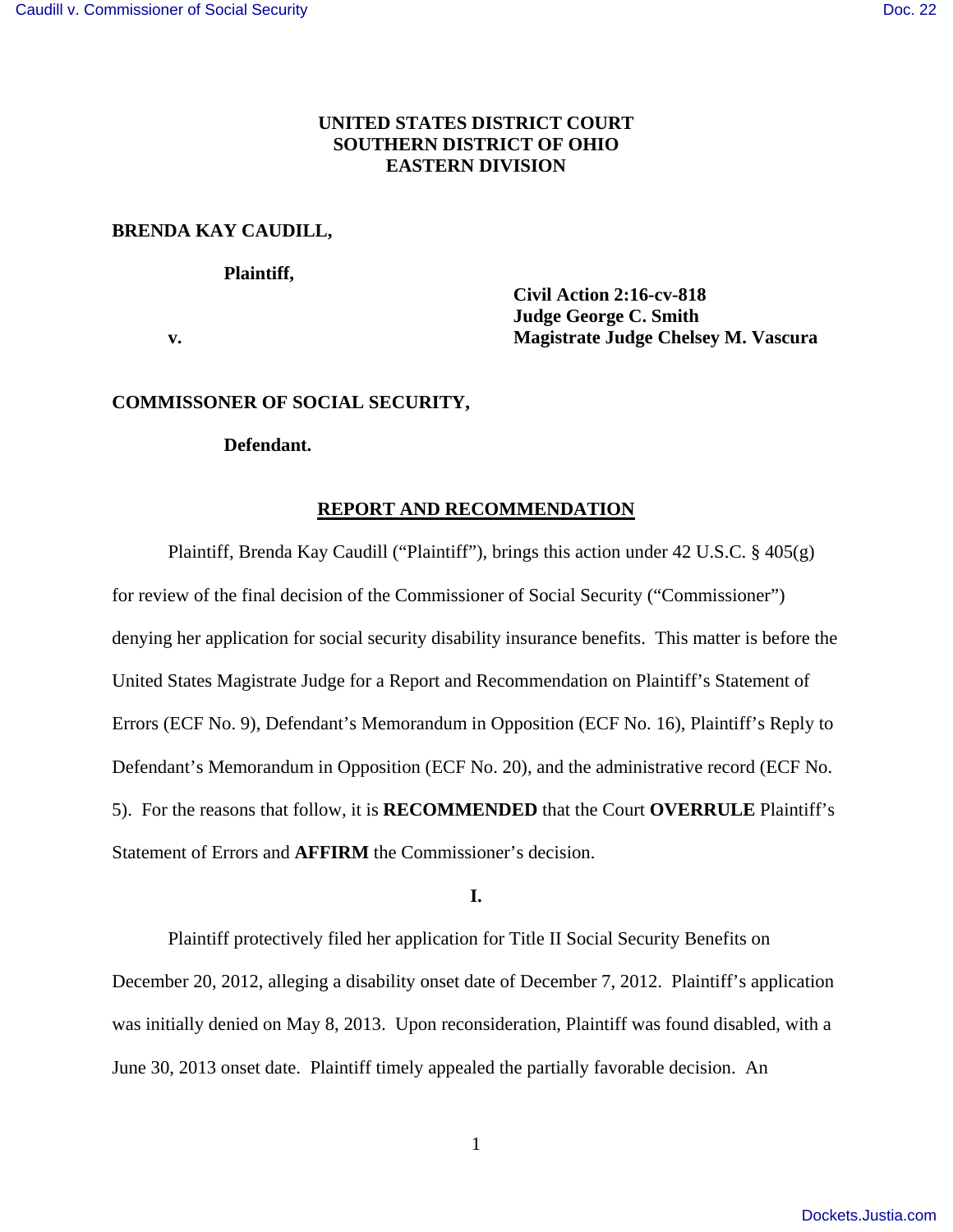administrative hearing was held before Administrative Law Judge John L. Shailer (the "ALJ") (ECF No. 5, at PAGEID# 53-80), who determined that Plaintiff was not disabled. (*Id.* at PAGEID# 34-47.)

The ALJ held the hearing on June 2, 2015, at which Plaintiff, represented by counsel, testified. (*Id.* at PAGEID# 53-80.) Also present and testifying at the hearing were the medical expert, Ronald E. Kendrick, M.D. (the "ME"), and the vocational expert, Millie M. Droste (the "VE"). *Id.*

When asked why she decided that she needed to stop working at the end of 2012, Plaintiff testified that she had "increased pain" and "anxiety," and that she "was confused" and "forgetting things." (*Id.* at PAGEID# 42.) Plaintiff explained that she initially injured her back in 2001 and had surgery in 2004. (*Id.* at PAGEID# 59.) She also testified that she was diabetic, has a "70 percent loss in [her] left ear and a 10 percent loss in [her] right," has high blood pressure, has sleep apnea, and was previously treated for depression and anxiety for a couple of months in 2013. (*Id.* at PAGEID# 60-61.) Plaintiff further testified that she received no counseling since 2013 for depression or anxiety, adding that she does not get anxious like she used to and that her anxiety usually goes away after a few minutes if she just relaxes and takes deep breaths. (*Id.* at PAGEID# 61, 69.)

The ME testified regarding Plaintiff's documented physical impairments. The ME noted that in 2004, long before her alleged onset date, Plaintiff had a lumbar fusion from L3 to S1. (*Id.* at PAGEID# 72.) Subsequent films demonstrated multilevel degenerative disc disease in her back. (*Id.*) The ME indicated that Plaintiff was diabetic and had sleep apnea and severe obesity. (*Id.*) The ME did not address Plaintiff's mental or psychological allegations. (*Id.*) The ME provided Plaintiff's limitations in response to the ALJ's questions as follows: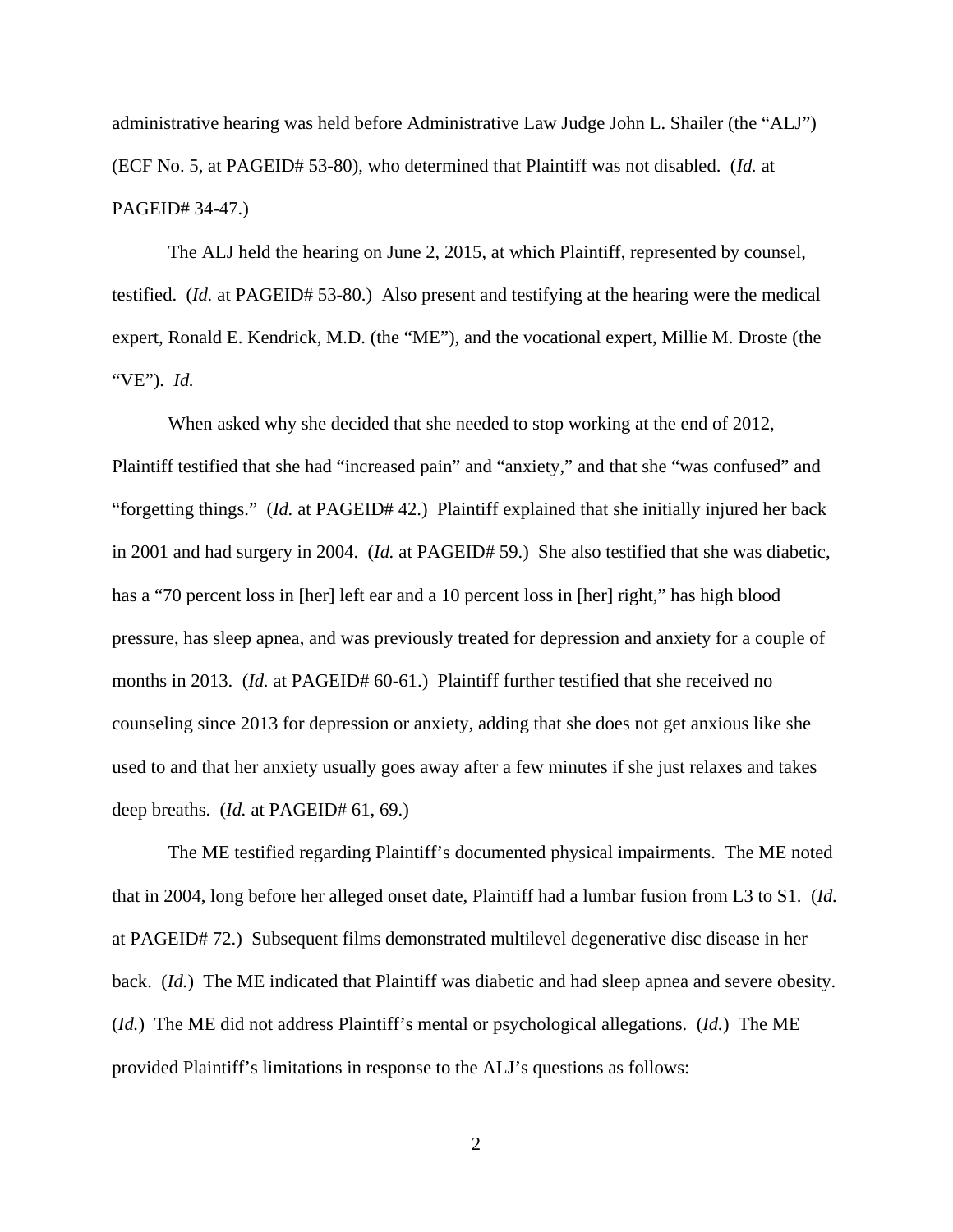A . . . I would say from the alleged onset on, her functional capacity would be confined no better than sedentary.  $* * *$  no lifting ten pounds occasionally, less than ten pounds frequently; standing or walking two out of three hours; sitting six out of eight. I'd restrict bending, stooping, kneeling, and crawling, postural that is, to only occasional. I don't see any restrictions that apply to the upper extremities. She certainly couldn't do ladders or work in high places or around dangerous, moving machinery.

Q Very good. And for her loss of hearing on the – on that left side, would there be  $a$  – what would be an appropriate kind of limitation from – a workplace limitation due to that?

A Well, I think she should avoid environments of, you know, high noise levels. I don't know what decibels would be tolerable, but primarily more of a quiet environment.

Q Okay. Very good. And do you consider her pain, her allegations of pain within that opinion?

A Yes. That's primarily the reason for her inabilities to perform work as she did, you know, prior to her [INAUDIBLE] starting.

Q Okay. And you've already mentioned the aggravating effects of weight in the way you just were describing those things.

A Yes. I've taken that into consideration.

ALJ: All right. Counselor, do you have any questions for the Doctor?

ATTY: No, Your Honor, I do not.

(*Id.* at PAGEID# 73-74.)

The VE provided her testimony after the ME. The VE testified that Plaintiff's past jobs included the following positions: nurse supervisor, general duty nurse, licensed practical nurse, and community health nurse. (*Id.* at PAGEID# 75.) In VE determined that an individual with the limitations the ME assessed could not perform Plaintiff's past relevant work. (*Id.*) When asked whether there were "any transferrable skills" from Plaintiff's past positions given Plaintiff's "profile," the VE identified the following transferable skills: the ability to "identify codes, ICD-9 codes;" "work around others and be able to evaluate [patients];" and "triage." (*Id.* at PAGEID# 75-76.) The VE explained that "triage" meant "[t]he ability to organize according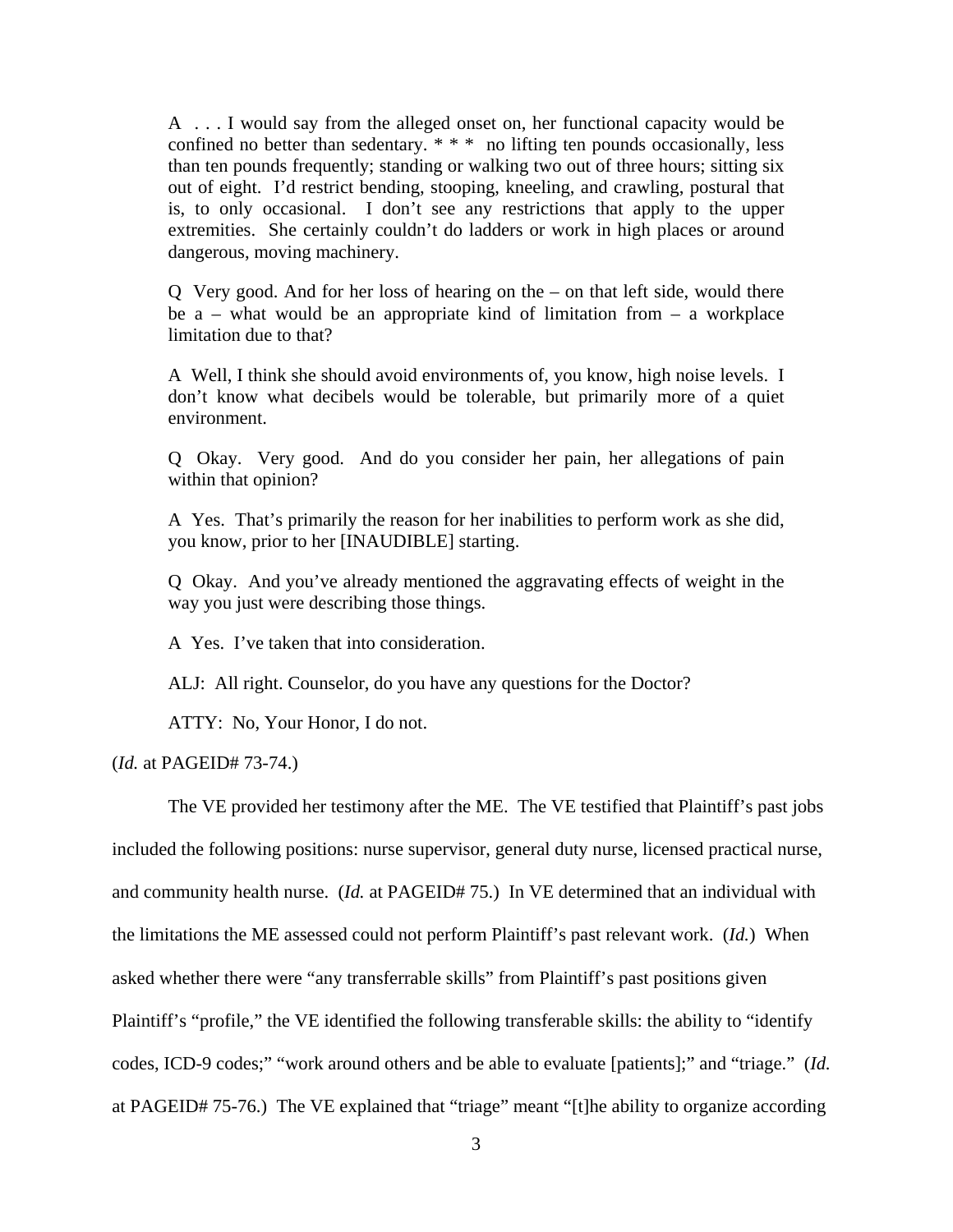to level of importance," not requiring hands-on with patient, but "more of a prioritization." (*Id*. at PAGEID# 76.) The VE testified that the following positions would accommodate an individual with Plaintiff's profile with these transferred skills: medical voucher clerk (60,000 jobs nationally), hospital admitting clerk (100,000 jobs nationally), and claims examiner (120,000 jobs nationally). (*Id.* at PAGEID# 76-77.) The VE added that all three of these positions are sedentary and involve a quiet noise level. (*Id.* at PAGEID# 77.)

Plaintiff's counsel did not ask about the level of vocational adjustment required at the hearing and instead focused on whether the positions the VE identified could be performed with additional limitations. More specifically, Plaintiff's counsel asked whether those positions could be performed if "claimant would need an environment with low time and production standards; could make simple, work-related decisions; could get along with others including supervisors and coworkers on at least a superficial basis; and could adapt to changes in the work environment that are routine and easily explainable." (*Id.* at PAGEID# 78.) The VE testified that the inclusion of the limitation of "simple, repetitive tasks" would prevent performance of both Plaintiff's past work and also the other positions she had identified. (*Id.*)

On July 7, 2015, the ALJ issued a decision finding that Plaintiff was not disabled within the meaning of the Social Security Act. (*Id.* at PAGEID# 47.) The ALJ noted that Plaintiff met the insured status requirements through December 31, 2017. (*Id.* at PAGEID# 39.) At step one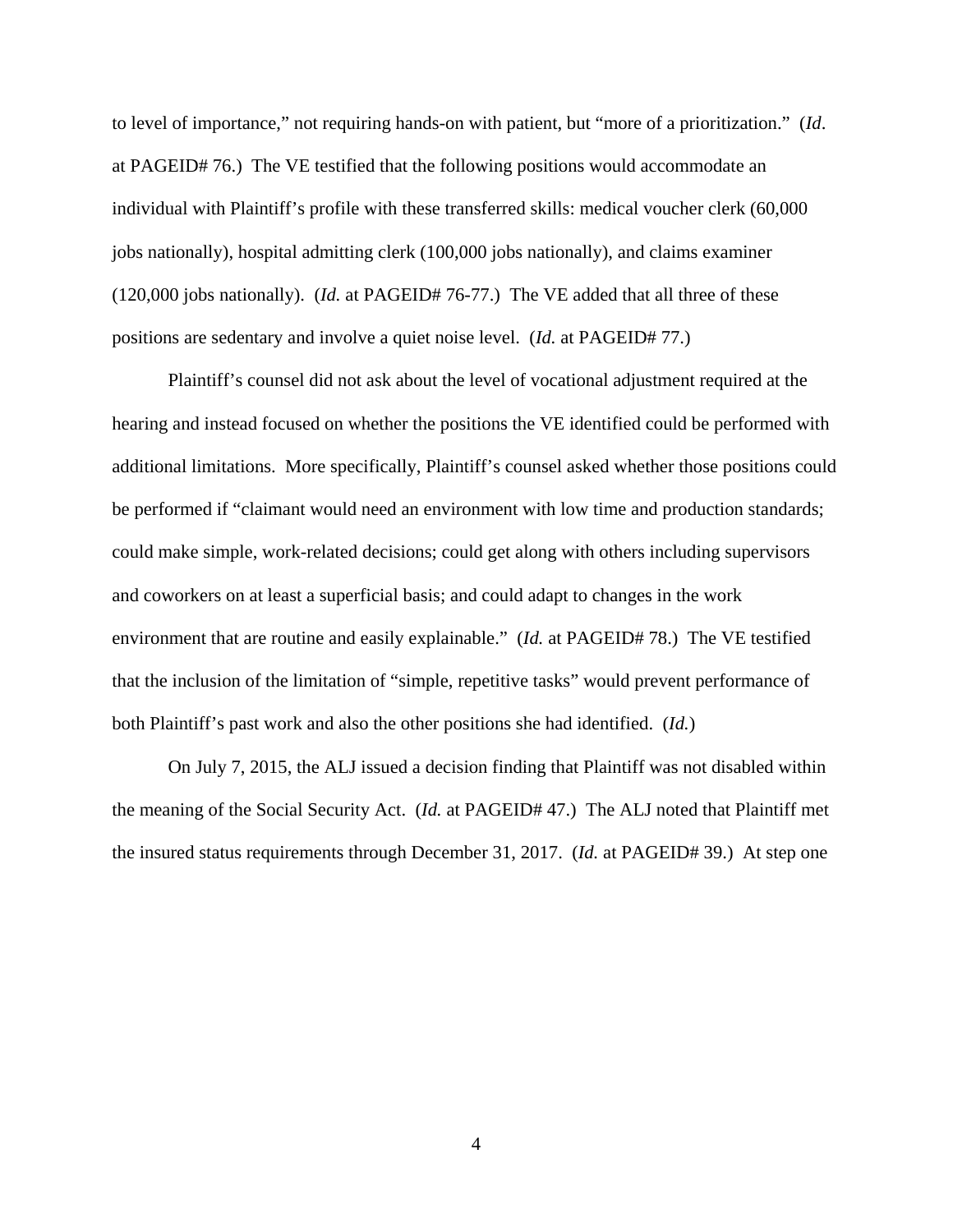of the sequential evaluation process, $<sup>1</sup>$  the ALJ stated that Plaintiff had not engaged in</sup> substantially gainful activity since December 7, 2012, the alleged onset date. (*Id.*)

The ALJ found that Plaintiff had the severe impairments of degenerative disc disease, diabetes mellitus, obstructive sleep apnea, hypertension, obesity, and partial hearing loss. (*Id.*) The ALJ considered Plaintiff's medically determinable mental impairments of depression and anxiety, but concluded that they were non-severe because "considered singly and in combination, [Plaintiff's mental impairments] do not cause more than minimal limitation in [her] ability to perform basic mental work activities." (*Id.* at PAGEID# 40.) As discussed more fully below, the ALJ offered a thorough discussion in support of his step-two findings.

The ALJ further found that Plaintiff did not have an impairment or combination of

impairments that met or medically equaled one of the listed impairments described in 20 C.F.R.

Part 404, Subpart P, Appendix 1. (*Id.*)

At step four of the sequential process, the ALJ set forth Plaintiff's residual functional capacity ("RFC") as follows:

*See* 20 C.F.R. § 416.920(a)(4); *see also Henley v. Astrue*, 573 F.3d 263, 264 (6th Cir. 2009); *Foster v. Halter*, 279 F.3d 348, 354 (6th Cir. 2001).

 1 Social Security Regulations require ALJs to resolve a disability claim through a five-step sequential evaluation of the evidence. *See* 20 C.F.R. § 416.920(a)(4). Although a dispositive finding at any step terminates the ALJ's review, *see Colvin v. Barnhart*, 475 F.3d 727, 730 (6th Cir. 2007), if fully considered, the sequential review considers and answers five questions:

 <sup>1.</sup> Is the claimant engaged in substantial gainful activity?

 <sup>2.</sup> Does the claimant suffer from one or more severe impairments?

 <sup>3.</sup> Do the claimant's severe impairments, alone or in combination, meet or equal the criteria of an impairment set forth in the Commissioner's Listing of Impairments, 20 C.F.R. Subpart P, Appendix 1?

 <sup>4.</sup> Considering the claimant's residual functional capacity, can the claimant perform his or her past relevant work?

 <sup>5.</sup> Considering the claimant's age, education, past work experience, and residual functional capacity, can the claimant perform other work available in the national economy?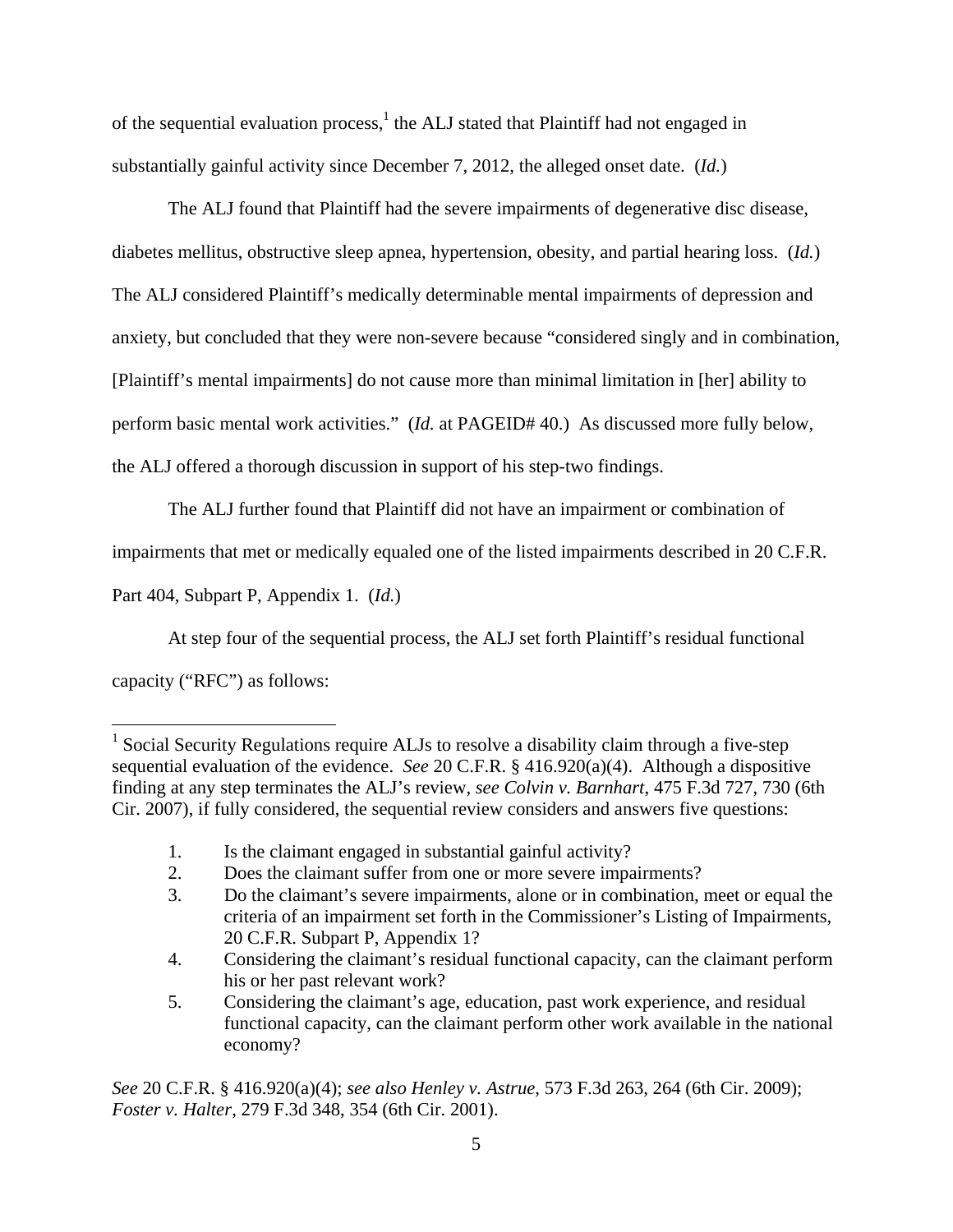After careful consideration of the entire record, the undersigned finds that [Plaintiff] has the residual functional capacity to perform sedentary work as defined in 20 CFR 404.1567(a) except [Plaintiff] can never climb and can occasionally bend, crawl, stoop and kneel. [Plaintiff] must also avoid hazards and moving machinery and must work in an environment without high noise levels.

(*Id.* at PAGEID# 42.) Although the ALJ found that Plaintiff's medical impairments could reasonably be expected to cause the alleged symptoms, he found her statements concerning the intensity, persistence, and limiting effects of the symptoms to be not entirely credible. (*Id.* at PAGEID# 43.) In particular, the ALJ noted that although Plaintiff alleged disabling mental impairments, she admitted at the hearing to a short course of treatment and indicated that the medications prescribed by her primary care doctor had improved her condition. (*Id.*) These admissions, coupled with the treatment evidence and persuasive opinion from the consultative examiner, led the ALJ to determine that Plaintiff's allegations of severe mental impairment were not credible. (*Id.*)

As for the opinions in the medical evidence, the ALJ assigned little weight to the stateagency examiners, concluding that their opinions regarding Plaintiff's physical impairments appeared to understate her limitations, while their findings related to her mental impairments were not sufficient for a finding of severe. (*Id.* at PAGEID# 45.) The ALJ likewise accorded little weight to the independent medical evaluation performed by Dr. Nancy Renneker. (*Id.*) The ALJ assigned great weight to opinion of consultative examining psychologist John Reece, Psy. D. (*Id.*) The ALJ also accorded great weight to the ME's opinions and largely adopted the ME's physical RFC assessment. (*Id.*)

The ALJ concluded that Plaintiff was unable to perform her past relevant work. (*Id.* at PAGEID# 46.) He further found that because Plaintiff was fifty-four years old at her alleged disability onset date, she was an individual "closely approaching advanced age" as contemplated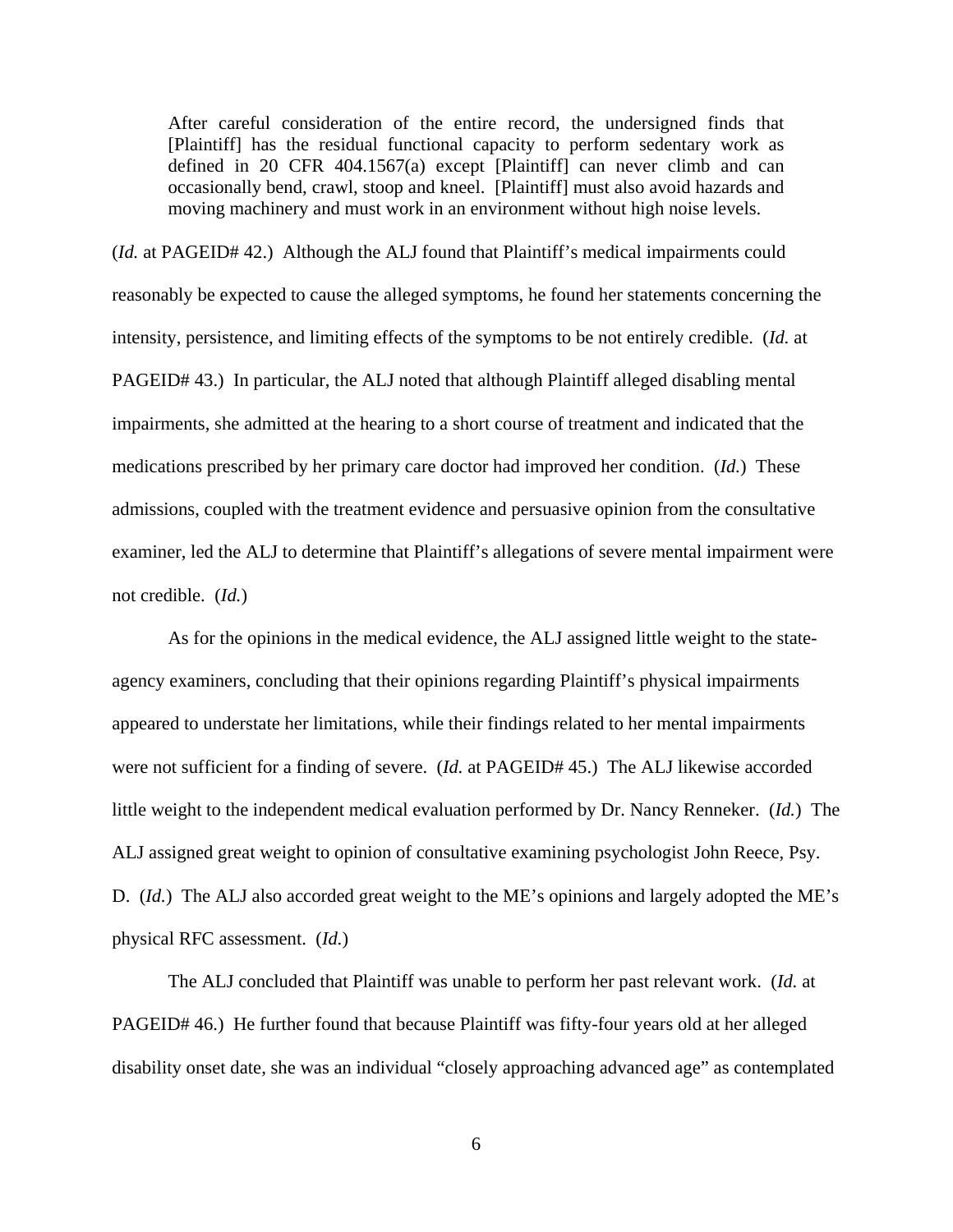under the regulations. (*Id.*) The ALJ acknowledged that she "subsequently changed to the advanced age" category upon turning fifty-five. (*Id.*) Relying on the VE's testimony, the ALJ identified that Plaintiff's past work as a nurse supervisor, general duty nurse, licensed practical nurse, and community health nurse provided her with the following transferable skills: "identification of medical (ICB9) codes, work with others in evaluation of patients, and an ability to prioritize patients by their signs and symptoms for the purposes of triage." (*Id.*)

Relying on the VE's testimony and considering Plaintiff's age, education, work experience, and residual functional capacity, the ALJ determined that Plaintiff had acquired transferable skills that could be used in other occupations with jobs existing in significant numbers in the national economy. (*Id.*) The ALJ concluded that based on the VE's testimony, an individual with Plaintiff's profile could perform the following jobs: medical voucher clerk (60,000 jobs nationally), hospital admit clerk (100,000 jobs nationally), and claims examiner (120,000 jobs nationally). (*Id.* at PAGEID# 47.) The ALJ therefore concluded that Plaintiff was not disabled as contemplated under the Social Security Act from December 7, 2012 through the date of the decision, July 7, 2015.

 On June 29, 2016, the Appeals Council denied Plaintiff's request for review and adopted the ALJ's decision as the Commissioner's final decision. (*Id.* at PAGEID# 27.) Plaintiff then timely commenced the instant action. (ECF No. 1.)

 In her Statement of Errors (ECF No. 9), Plaintiff raised two contentions of error. Plaintiff first contends that the ALJ erred in failing to include limitations in the RFC arising from her nonsevere mental impairments. (*Id.* at PAGEID# 598-599.) Plaintiff next submits that the ALJ erred in finding that she had skills transferable to the sedentary jobs he cited in denying benefits at step five. (*Id.* at PAGEID# 599-603.) Within this contention of error, Plaintiff argues that the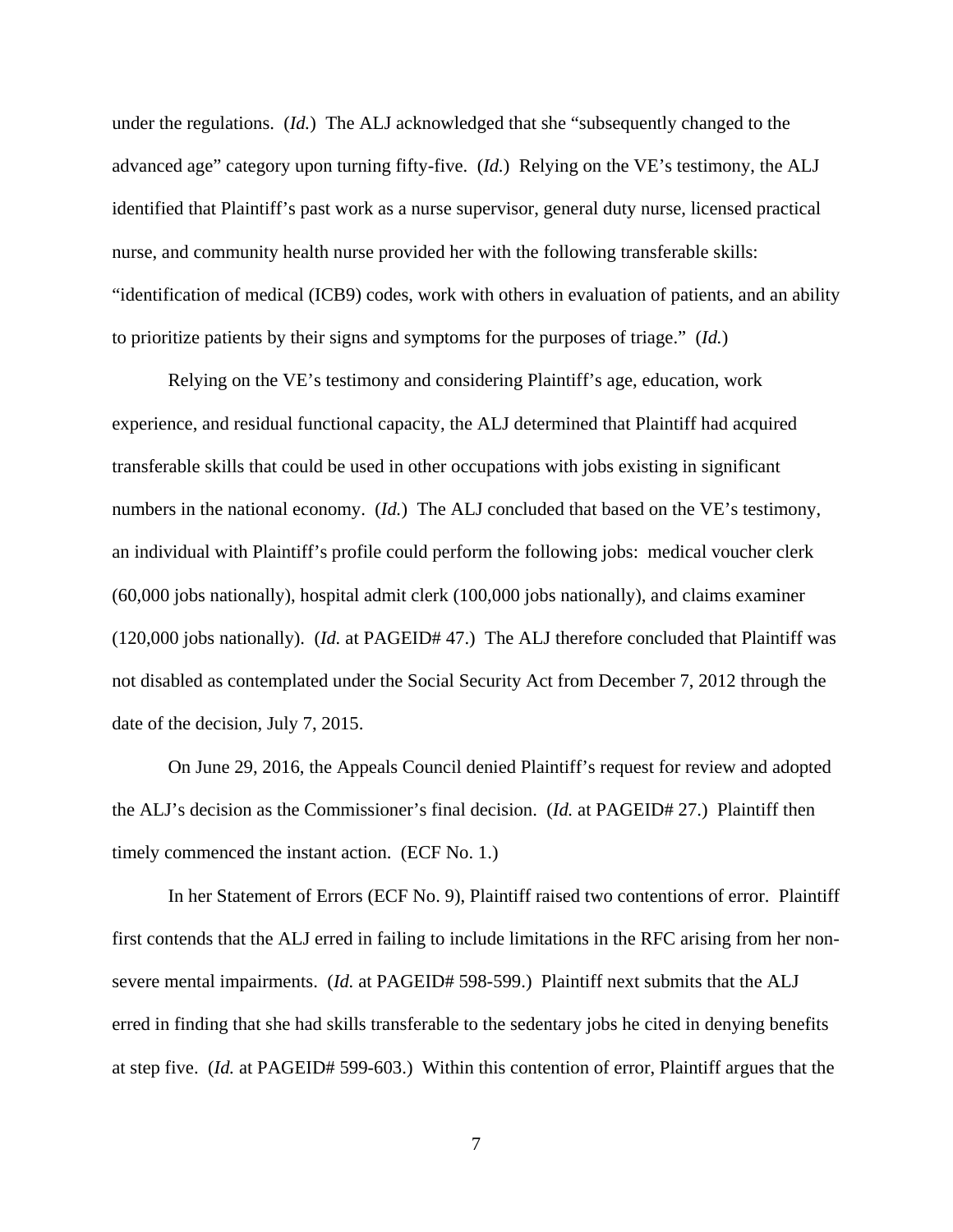ALJ failed to sufficiently inquire into and make a finding directly concerning the degree of vocational adjustment required by the sedentary jobs identified by the VE. (*Id.*)

 The Commissioner filed a Memorandum in Opposition to Plaintiff's Statement of Errors on May 15, 2017. (ECF No. 16.) With regard to Plaintiff's first contention of error, the Commissioner counters that the ALJ properly considered Plaintiff's non-severe mental impairments in assessing her RFC and appropriately did not include limitations in to his RFC determination because of his finding that these impairments were mild. As to Plaintiff's second error, the Commissioner posits that the ALJ reasonably relied upon the VE's testimony to conclude that she had transferrable skills that could be transferred to jobs with significant numbers in the nation. (*Id.* at PAGEID# 626-628.) The Commissioner alternatively asserts that that even if the ALJ and VE should have been more explicit regarding the lack of additional skills necessary for these jobs, Plaintiff waived this argument by failing to ask the VE for clarification at the hearing. (*Id.* at PAGEID# 630-631.)

 In her Reply, Plaintiff reiterates that the ALJ was required to consider all of her medically determinable impairments and assess the RFC based on all of the relevant medical and other evidence. (ECF No. 20, at PAGEID# 641.) She also again asserts that remand is necessary to clarify the issue of transferability of skills in the case. (*Id.* at PAGEID# 642.)

#### **II.**

 When reviewing a case under the Social Security Act, the Court "must affirm the Commissioner's decision if it 'is supported by substantial evidence and was made pursuant to proper legal standards.'" *Rabbers v. Comm'r of Soc. Sec.*, 582 F.3d 647, 651 (6th Cir. 2009) (quoting *Rogers v. Comm'r of Soc. Sec.*, 486 F.3d 234, 241 (6th Cir. 2007)); *see also* 42 U.S.C. § 405(g) ("The findings of the Commissioner of Social Security as to any fact, if supported by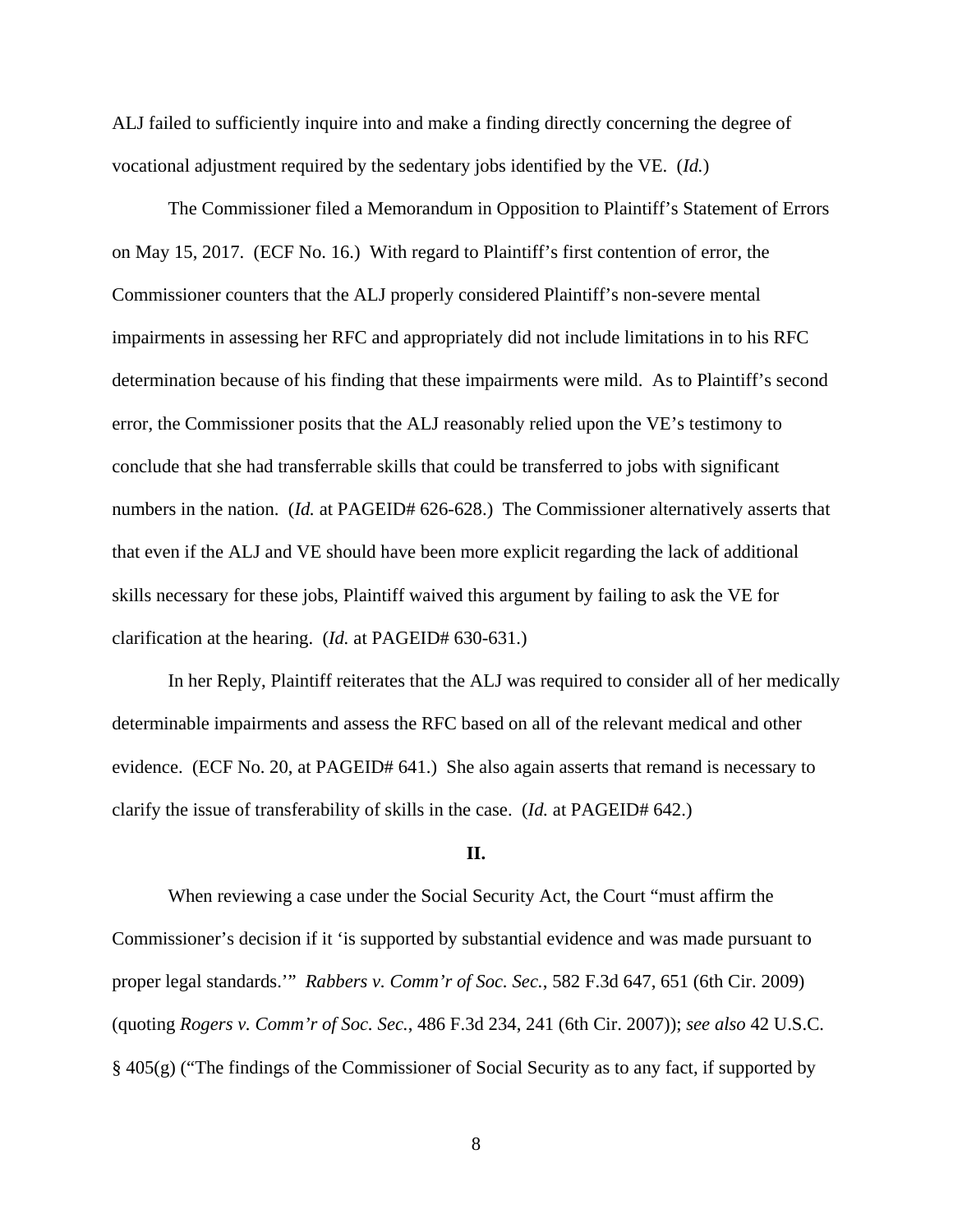substantial evidence, shall be conclusive . . . ."). Under this standard, "substantial evidence is defined as 'more than a scintilla of evidence but less than a preponderance; it is such relevant evidence as a reasonable mind might accept as adequate to support a conclusion.'" *Rogers*, 486 F.3d at 241 (quoting *Cutlip v. Sec'y of Health & Human Servs.*, 25 F.3d 284, 286 (6th Cir. 1994)).

 Although the substantial evidence standard is deferential, it is not trivial. The Court must "'take into account whatever in the record fairly detracts from [the] weight'" of the Commissioner's decision. *TNS, Inc. v. NLRB*, 296 F.3d 384, 395 (6th Cir. 2002) (quoting *Universal Camera Corp. v. NLRB*, 340 U.S. 474, 487 (1951)). Nevertheless, "if substantial evidence supports the ALJ's decision, this Court defers to that finding 'even if there is substantial evidence in the record that would have supported an opposite conclusion.'" *Blakley v. Comm'r of Soc. Sec.*, 581 F.3d 399, 406 (6th Cir. 2009) (quoting *Key v. Callahan*, 109 F.3d 270, 273 (6th Cir. 1997)). Finally, even if the ALJ's decision meets the substantial evidence standard, "'a decision of the Commissioner will not be upheld where the SSA fails to follow its own regulations and where that error prejudices a claimant on the merits or deprives the claimant of a substantial right.'" *Rabbers*, 582 F.3d at 651 (quoting *Bowen v. Comm'r of Soc. Sec.*, 478 F.3d 742, 746 (6th Cir. 2007)).

#### **III.**

 As set forth above, in her Statement of Errors, Plaintiff advances the following two contentions of error: (1) the ALJ erred in crafting an RFC that fails to accommodate her alleged non-severe mental limitations; and (2) the ALJ erroneously found that she had transferable skills to the sedentary jobs identified at step five. The Undersigned considers Plaintiff's contentions of error in turn.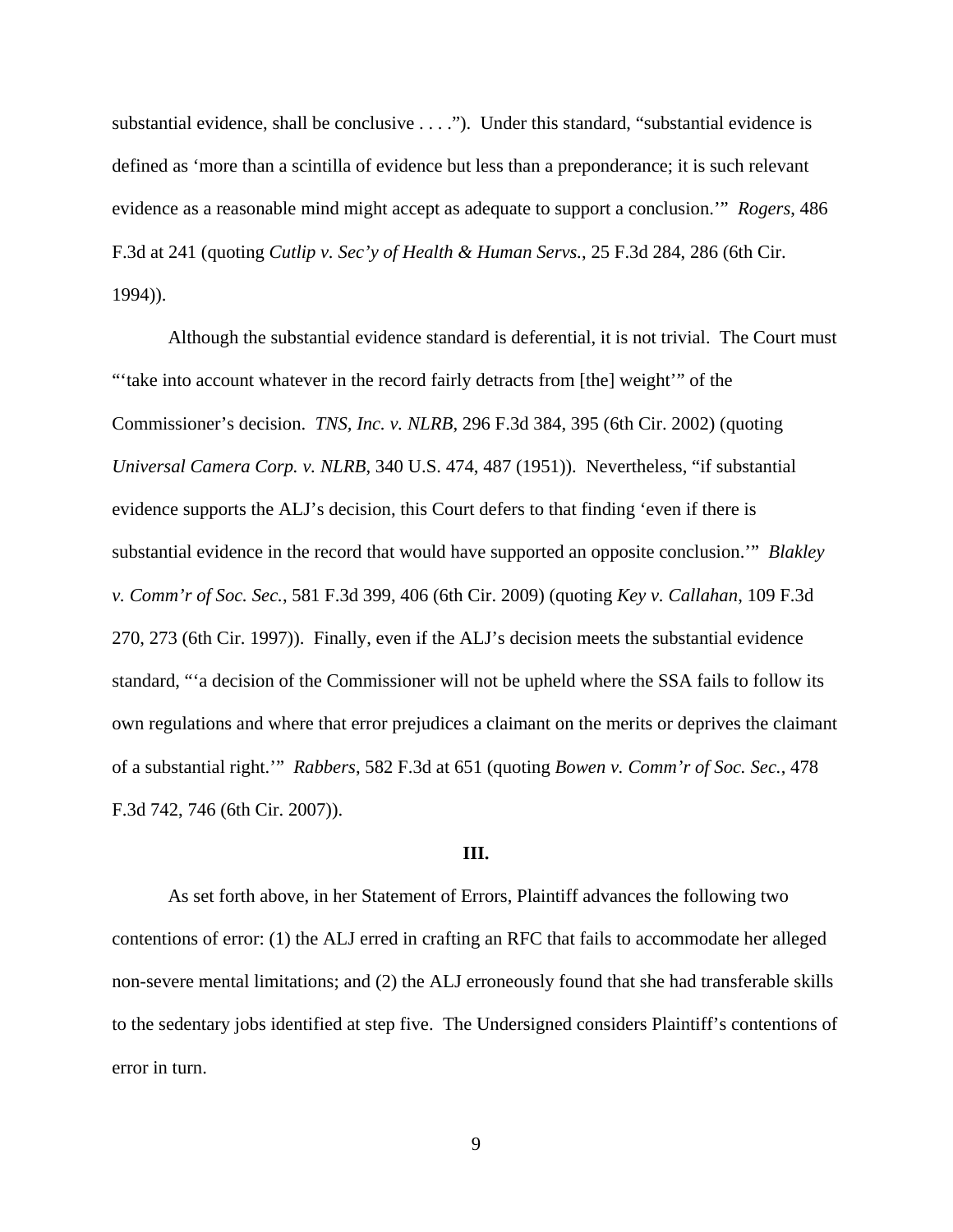#### **A. The ALJ's Consideration of Plaintiff's Mental Impairments**

 Plaintiff contends that the ALJ's RFC and hypothetical given to the VE were deficient because neither contained limitations that adequately address her alleged mental impairments. In support, Plaintiff focuses on the medical opinion of consultative examiner Dr. Reece, which the ALJ accorded great weight. (ECF No. 9, at PAGEID# 598.) Plaintiff suggests that even though Dr. Reece found her mental illness symptoms to have only a "mild effect on her workplace history in the area of stress tolerance," the ALJ is required to account for these "mild" effects in the RFC and hypothetical. (*Id.* at PAGEID# 598-99.) The Commissioner counters that the ALJ did consider Plaintiff's non-severe mental impairments in assessing her RFC and creating the hypothetical, and that such a mild mental functional limitation finding does not require inclusion of restrictions in the RFC. (ECF No. 16, at PAGEID# 621-22.) The Undersigned agrees with the Commissioner and finds Plaintiff's first contention of error to be without merit.

 As a threshold matter, Plaintiff correctly points out that in assessing her RFC, the ALJ must consider the limiting effects of both her severe and non-severe impairments. *See Pompa v. Comm'r of Soc. Sec.*, 73 F. App'x 801, 803, (6th Cir. 2003) (citing 20 C.F.R. § 404.1545(e)). However, contrary to Plaintiff's assertion, the ALJ did, in fact, consider her mental impairments, but concluded that RFC limitations attributable to her mental impairments were not warranted. (*See* ECF No. 5 at PAGEID# 14-15 (stating that "the following residual functional capacity assessment reflects that degree of limitation that the undersigned has found in the 'paragraph B' mental function analysis")). In reaching this conclusion, the ALJ offered a thorough analysis, which included consideration of Plaintiff's allegations and hearing testimony, medications, treatment history/lack of treatment history, the opinion of Dr. Reece, and a function-by-function discussion of the "Paragraph B" criteria. (*See id*.) With regard to his discussion of the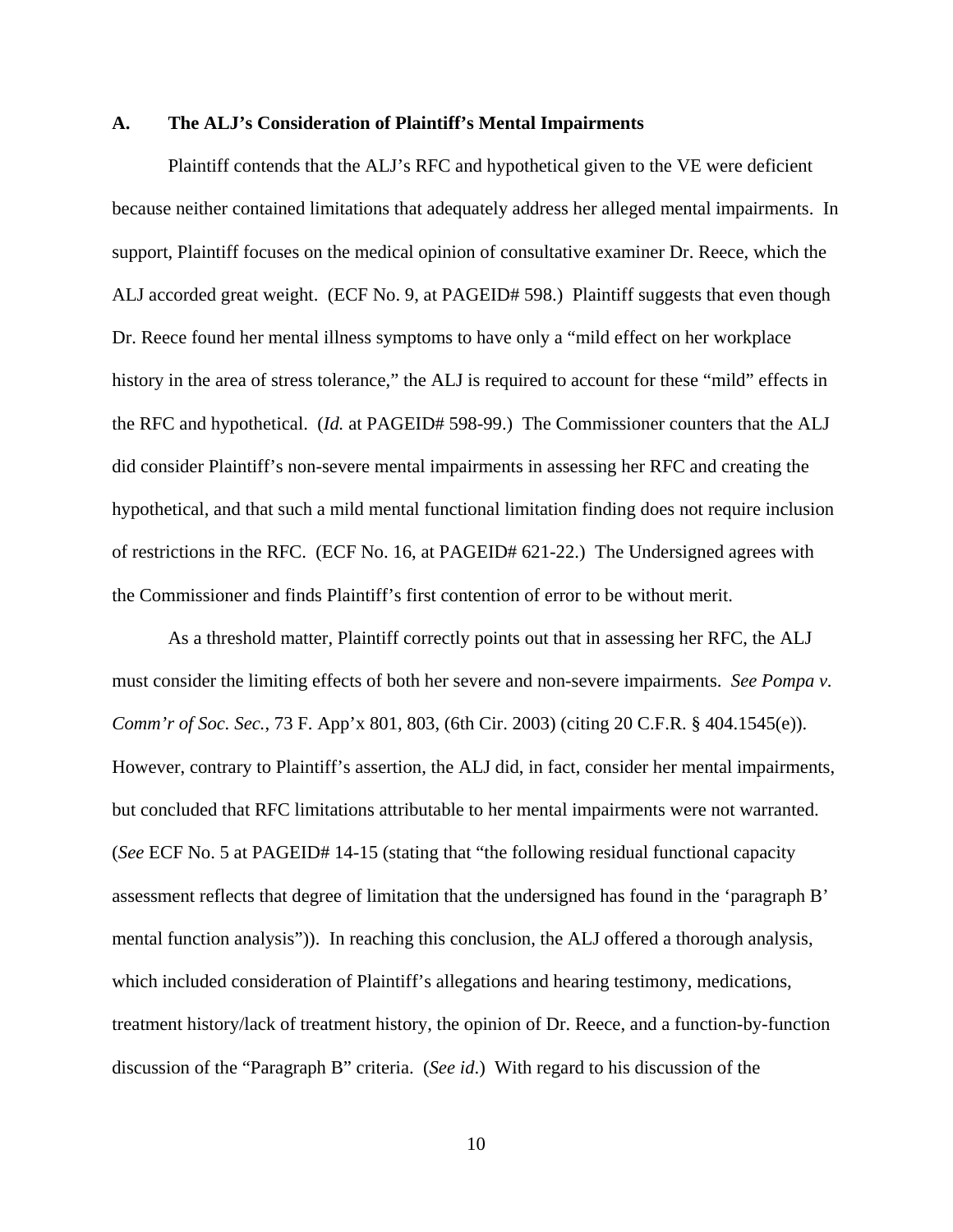Paragraph B criteria, the ALJ stated as follows:

The first functional area is activities of daily living. In this area, the claimant has mild limitation. The claimant indicates difficulties with some aspects of personal care and with anything other than light shopping and housework (3E). To the extent that the claimant alleges these problems, they largely stem from her physical impairments and not her mental impairments (Id.).

The next functional area is social functioning. In this area, the claimant has mild limitation. The claimant reported she socializes with her family and uses Facebook daily, but alleges some "shortness" with other due to pain. She did however deny problems getting along with authority figures or a history of firings or layoffs due to problems getting along with others (3E).

The third functional area is concentration, persistence or pace. In this area, the claimant has mild limitation. The claimant alleged difficulty concentrating and focusing. She denied problems managing her finances and in following written or spoken instruction, but alleged generalized poor memory and concentration as well as problems with stress and change in routine (3E). The claimant has experienced no episodes of decompensation.

Because the claimant's medically determinable mental impairments cause no more than "mild" limitation in any of the first three functional areas and "no" episodes of decompensation which have been of extended duration in the fourth area, they are nonsevere  $(20 \text{ CFR } 404.1520a(d)(1)).$ 

(ECF No. 5, at PAGEID# 560-61.) The undersigned concludes that the ALJ's discussion amply

supplies substantial evidence supporting his decision to omit mental limitations into Plaintiff's

RFC.

Contrary to Plaintiff's apparent contention, the ALJ's determination that she had some

mild impairment does not *require* inclusion of mental limitations into the RFC. *See, e.g.*, *Little* 

*v. Comm'r of Soc. Sec.*, No. 2:14-cv-532, 2015 WL 5000253, at \*13-14 (S.D. Ohio Aug. 24,

2015) (no error where ALJ did not include RFC limitations to address findings of mild mental

limitations); *Walker v. Astrue*, No. 3:11-cv-142, 2012 WL 3187862, at \*4-5 (S.D. Ohio Aug. 3,

2012) (finding that substantial evidence supported the ALJ's determination that the claimant's

mental impairments were mild enough not to warrant specific RFC limitations); *see also* 20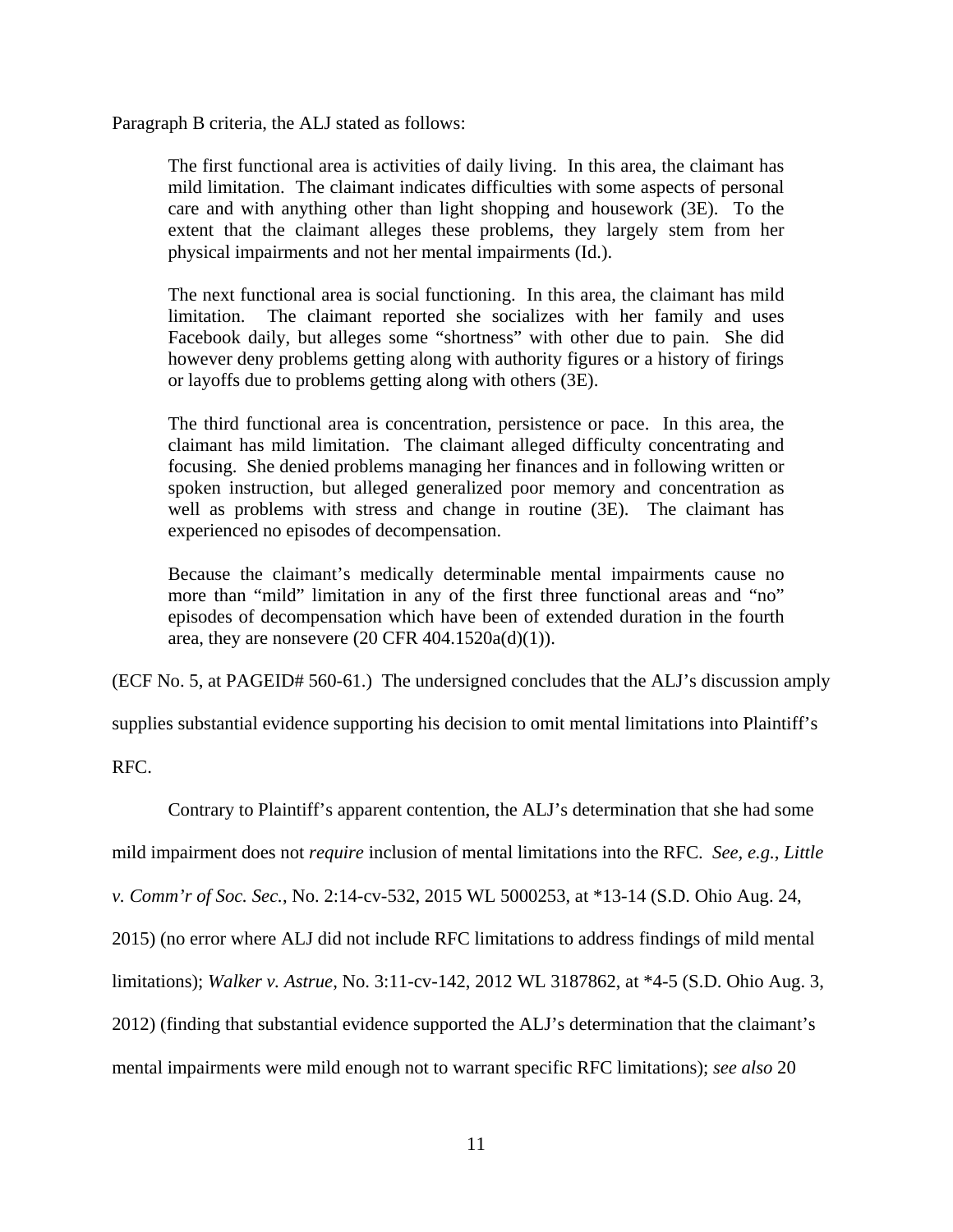C.F.R. § 404.1520a(d)(1) ("If we rate the degrees of your limitation as 'none' or 'mild,' we will generally conclude that your impairment(s) is not severe, unless the evidence otherwise indicates that there is more than a minimal limitation in your ability to do basic work activities . . . ."). Severe or non-severe, an ALJ need only include limitations arising from an impairment where the impairment affects a claimant's capacity to work. *See Griffeth v. Comm'r*, 217 F. App'x 425, 426 (6th Cir. 2007) ("The RFC describes the claimant's residual abilities or what a claimant can do, not what maladies a claimant suffers from—though the maladies will certainly inform the ALJ's conclusion about the claimant's abilities. A claimant's severe impairment may or may not affect his or her functional capacity to do work. One does not necessarily establish the other." (internal quotation marks and citations omitted)). Here, consistent with the ALJ's determination, notwithstanding his determination that Plaintiff suffered from mental impairments, Dr. Reece declined to include any functional limitations on her workplace abilities within the "FUNCTIONAL ASSESSMENT" portion of his opinion. (ECF No. 5 at PAGEID# 423.)

Finally, Plaintiff's challenge to the validity of the hypothetical question posed to the VE lacks merit. The regulations permit an ALJ to use the services of a vocational expert at step four to determine whether a claimant can do his/her past relevant work given his/her RFC. 20 C.F.R. § 404.1560(b)(2). "In order for a vocational expert's testimony in response to a hypothetical question to serve as substantial evidence in support of the conclusion that a claimant can perform other work, the question must accurately portray a claimant's physical and mental impairments." *Ealy v. Comm'r of Soc. Sec.*, 594 F.3d 504, 516 (6th Cir. 2010). "[I]n formulating a hypothetical question, an ALJ is only required to incorporate those limitations which he has deemed credible." *Gant v. Comm'r of Soc. Sec.*, 372 F. App'x 582, 585 (6th Cir. 2010) (citations omitted); *Casey v. Sec'y of Health & Human Servs.*, 987 F.2d 1230, 1235 (6th Cir. 1993) ("It is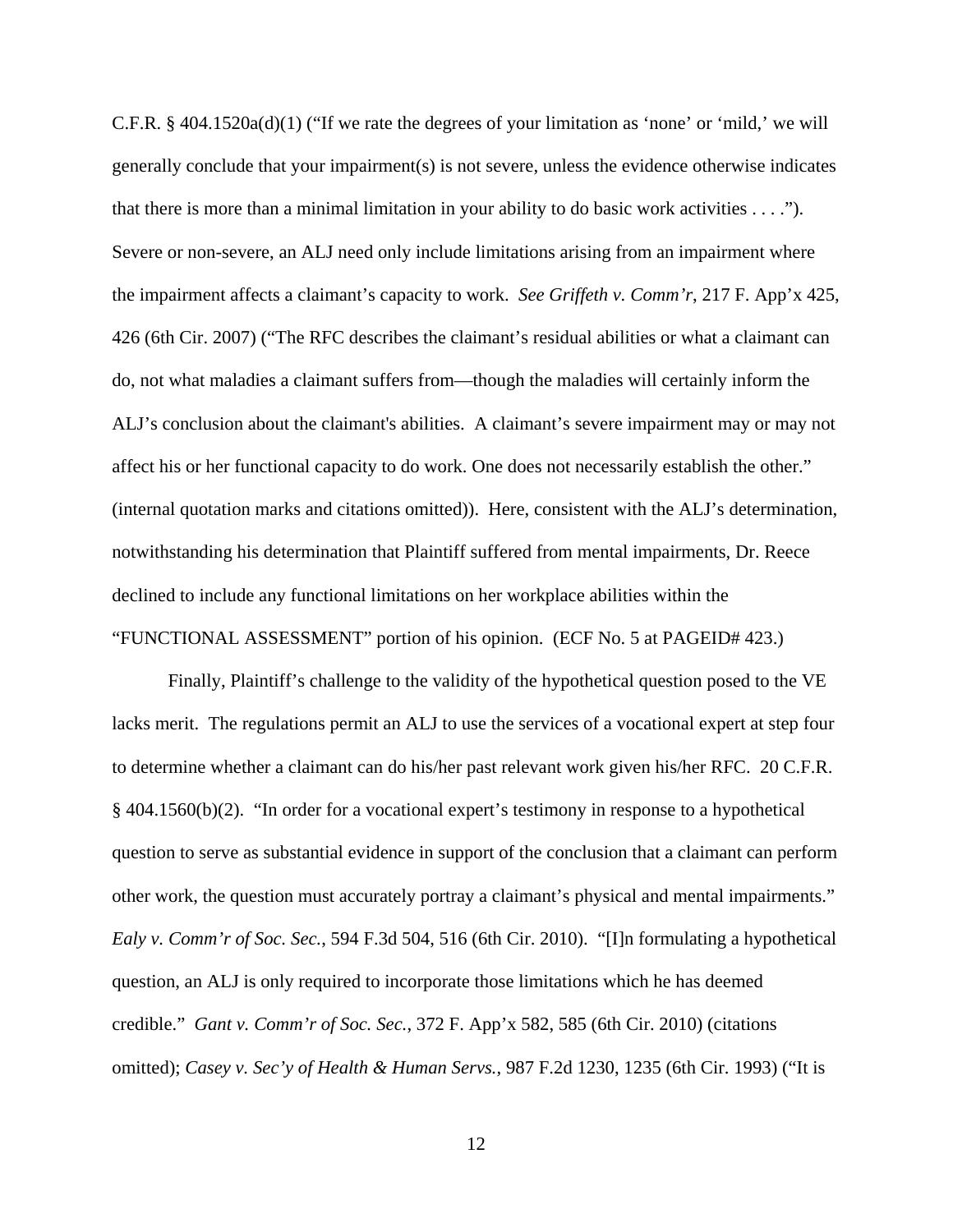well established that an ALJ may pose hypothetical questions to a vocational expert and is required to incorporate only those limitations accepted as credible by the finder of fact."); *Infantado v. Astrue*, 263 F. App'x 469, 477 (6th Cir. 2008) (holding that the failure to incorporate limitations into the hypothetical question that the court gave no weight was not in error). Here, the ALJ's hypothetical question to the VE incorporated all of the limitations that he found to be credible and supported by the evidence. Moreover, substantial evidence supports the ALJ's rejection of the additional limitations Plaintiff seeks to include. The ALJ therefore did not err in relying on the VE's testimony.

 In sum, the undersigned finds Plaintiff's first contention of error to be without merit. It is therefore **RECOMMENDED** that Plaintiff's first contention of error be **OVERRULED**.

### **B. The ALJ's Finding of Transferable Skills**

 The undersigned finds Plaintiff's second contention of error to likewise be without merit. Within her second contention of error, Plaintiff argues that the ALJ erred at step five in finding that Plaintiff had acquired skills that would transfer to a significant number of jobs that exist in the national economy. (ECF No. 9, at PAGEID# 599.) Plaintiff asserts that the ALJ failed to sufficiently inquire into and determine the degree of vocational adjustment required in the sedentary jobs the VE identified. (*Id.* at PAGEID# 601.) Specifically, Plaintiff takes issue with the VE's statement that her skills would transfer to the medical voucher and claims examiner positions because they are "in a completely different industry" than Plaintiff's prior job in nursing. (*Id*.) Plaintiff posits that the remaining 100,000 jobs available nationwide for a hospital admit clerk is arguably not significant. (*Id.*) Also within this contention of error, Plaintiff highlights that the ALJ did not ask the VE to assume an individual of the same age or education as Plaintiff and further failed to inquire into whether the sedentary jobs required any additional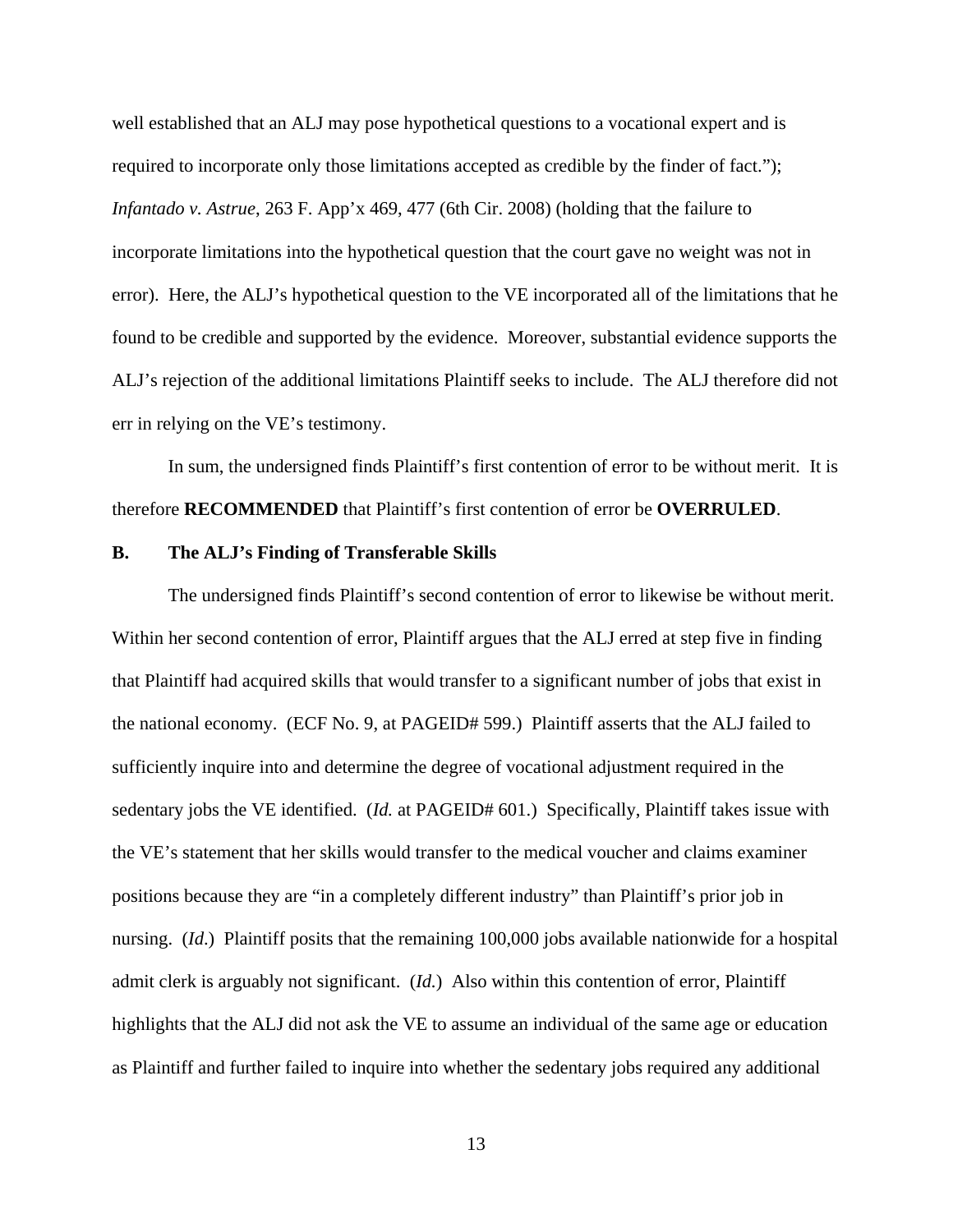skills. (*Id.* at PAGEID# 601-02.) The Commissioner counters that the VE identified jobs that would require little adjustment and that Plaintiff waived the issue of vocational adjustment as neither Plaintiff nor her attorney raised it at the hearing. (ECF No. 16, at PAGEID# 630-31.)

The regulations provide the following guidance for assessing transferability of skills:

(d) Skills that can be used in other work (transferability)—

(1) What we mean by transferable skills. We consider you to have skills that can be used in other jobs, when the skilled or semi-skilled work activities you did in past work can be used to meet the requirements of skilled or semi-skilled work activities of other jobs or kinds of work. This depends largely on the similarity of occupationally significant work activities among different jobs.

(2) How we determine skills that can be transferred to other jobs. Transferability is most probable and meaningful among jobs in which—

(i) The same or a lesser degree of skill is required;

(ii) The same or similar tools and machines are used; and

(iii) The same or similar raw materials, products, processes, or services are involved.

(3) Degrees of transferability. There are degrees of transferability of skills ranging from very close similarities to remote and incidental similarities among jobs. A complete similarity of all three factors is not necessary for transferability. However, when skills are so specialized or have been acquired in such an isolated vocational setting (like many jobs in mining, agriculture, or fishing) that they are not readily usable in other industries, jobs, and work settings, we consider that they are not transferable.

(4) Transferability of skills for persons of advanced age. If you are of advanced age (age 55 or older), and you have a severe impairment(s) that limits you to sedentary or light work, we will find that you cannot make an adjustment to other work unless you have skills that you can transfer to other skilled or semiskilled work (or you have recently completed education which provides for direct entry into skilled work) that you can do despite your impairment(s). We will decide if you have transferable skills as follows. *If you are of advanced age and you have a severe impairment(s) that limits you to no more than sedentary work, we will find that you have skills that are transferable to skilled or semiskilled sedentary work only if the sedentary work is so similar to your previous*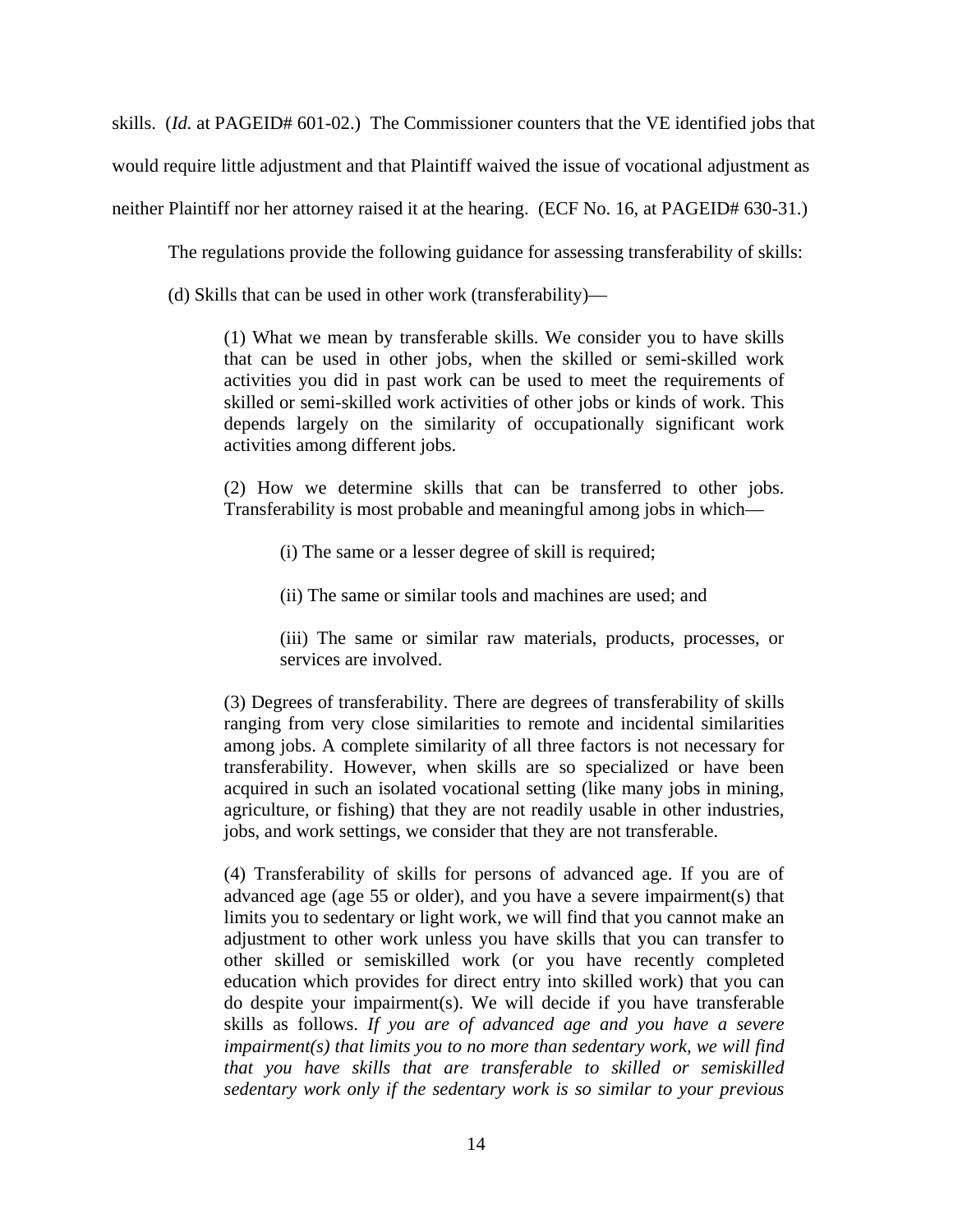work that you would need to make very little, if any, vocational adjustment *in terms of tools, work processes, work settings, or the industry.* (See §  $404.1567(a)$  and § 201.00(f) of appendix 2.) If you are of advanced age but have not attained age 60, and you have a severe impairment(s) that limits you to no more than light work, we will apply the rules in paragraphs  $(d)(1)$  through  $(d)(3)$  of this section to decide if you have skills that are transferable to skilled or semiskilled light work (see § 404.1567(b)). If you are closely approaching retirement age (age 60 or older) and you have a severe impairment(s) that limits you to no more than light work, we will find that you have skills that are transferable to skilled or semiskilled light work only if the light work is so similar to your previous work that you would need to make very little, if any, vocational adjustment in terms of tools, work processes, work settings, or the industry. (See  $\S$  404.1567(b) and Rule 202.00(f) of appendix 2 to this subpart.)

#### 20 C.F.R. § 404.1568(d) (emphasis added).

 Plaintiff was 54-years-old on her alleged disability onset date, which is defined as an individual closely approaching advanced age. 20 C.F.R. § 404.1568(d); (*see also* ECF No. 5, at PAGEID# 46.) She subsequently changed to the advanced-age category on July 1, 2013, when she turned 55 years old. 20 C.F.R. § 404.1568(e); (*see also* ECF No. 5, at PAGEID# 46.) Plaintiff was 57 years old at the date of her hearing. (ECF No. 5, at PAGEID# 46.) Thus, because of Plaintiff's age and the sedentary RFC he assessed, the ALJ was required to determine whether Plaintiff maintained transferable skills to sedentary work with very little vocational adjustment.

As Plaintiff points out, during the hearing neither the VE nor the ALJ explicitly used the phrase "vocational adjustment." The testimony the VE offered, however, specifically addressed Plaintiff's transferable skills and the potential sedentary jobs that were similar to her previous work. The VE rendered her testimony after the ME outlined Plaintiff's advanced age, education, vocational profile, and the RFC the ALJ ultimately assessed. The VE then proceeded to explain that Plaintiff had acquired certain transferable skills from her past relevant work history, which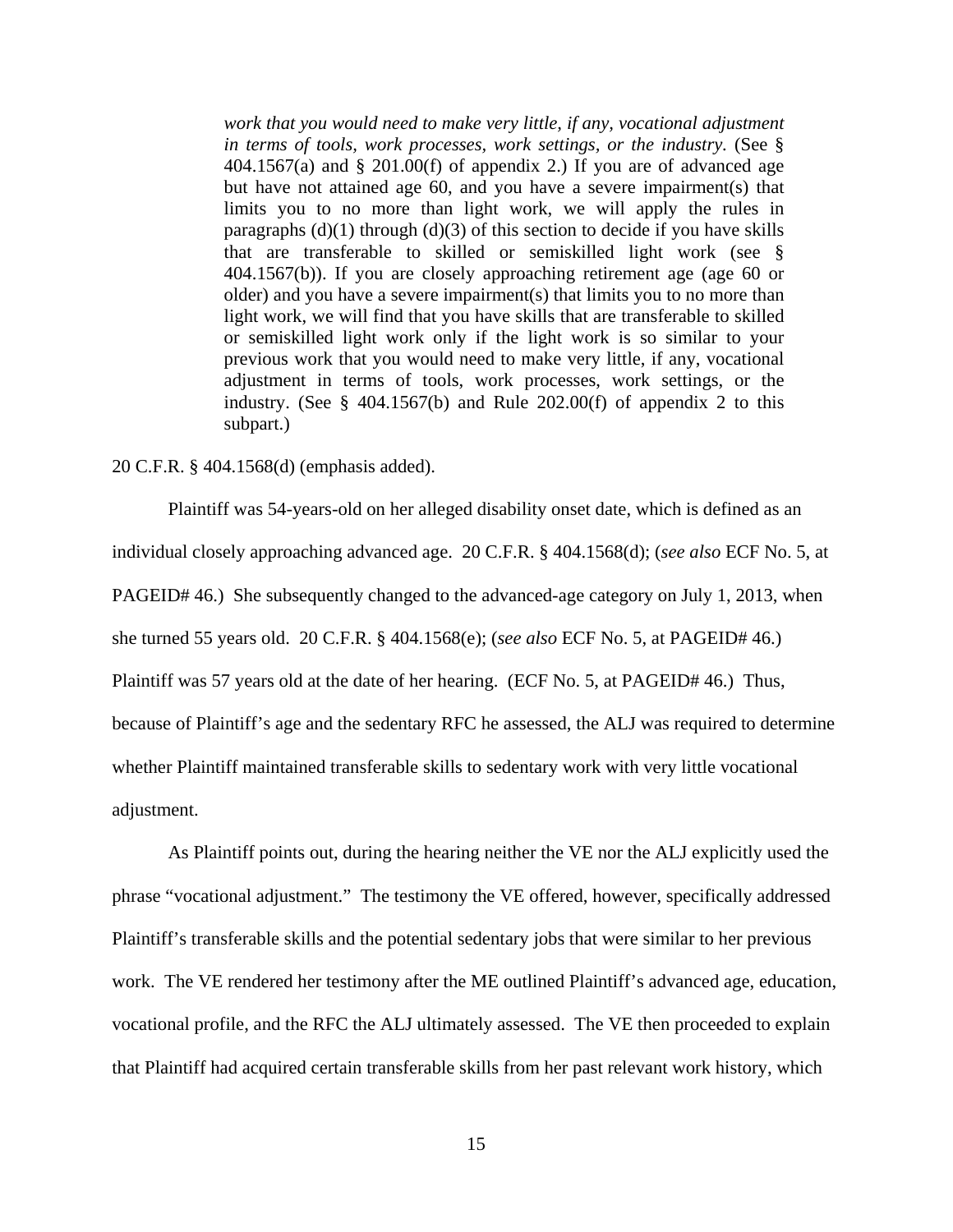the VE indicated was performed at SVP levels 6 and 7. She specifically identified those skills as identification of medical (ICB9) codes, working with others in evaluation of patients, and an ability to prioritize patients by their signs and symptoms for the purposes of triage. (*Id.* at PAGEID# 75-76.) The VE went on to testify that an individual with those enumerated transferable skills could work as a medical voucher clerk (SVP level 3), hospital admit clerk (SVP level 4), or claims examiner (SVP level 7). (*Id.* at PAGEID# 77.) In his decision, the ALJ concluded that these positions "require skills acquired in [Plaintiff's] past relevant work but no additional skills" and also that the VE's testimony was "consistent with the information contained in the Dictionary of Occupational Titles." (*Id*. at PAGEID# 47.)

Based upon the foregoing, the undersigned concludes that the ALJ reasonably relied upon the VE's testimony and that substantial evidence supports the ALJ's findings of transferability. *See, e.g.*, *Sanks v. Astrue*, No. 08-10066, 133 Soc. Sec. Rep. Service 103 (E.D. Mich. July 28, 2008) (despite the lack of the phrase vocational adjustment, the court found that the issue of transferability sufficiently discussed); *Costello v. Colvin*, No. 2:13-CV-12138, 2014 WL 12572681, at \*7 n.4 (E.D. Mich. June 17, 2014) (noting that the ALJ did not explicitly address the vocational adjustment but adequately considered it nonetheless); *cf. Burton v. Sec'y of Health & Human Servs.*, 893 F.2d 821, 824 (6th Cir. 1990) (vocational expert testimony comparing past work to prospective work required little if any vocational adjustment).

 Moreover, beyond pointing out that two of the three positions the VE identified involve a different industry, Plaintiff has not offered any vocational evidence undermining either the VE's testimony or the ALJ's determination that the positions do not require skills beyond those acquired in her past relevant work. *See Reineck v. Colvin*, No. 1:13-cv-01690, 2014 WL 3014014, at \*13 (N.D. Ohio July 3, 2014) (ALJ properly relied on VE's testimony regarding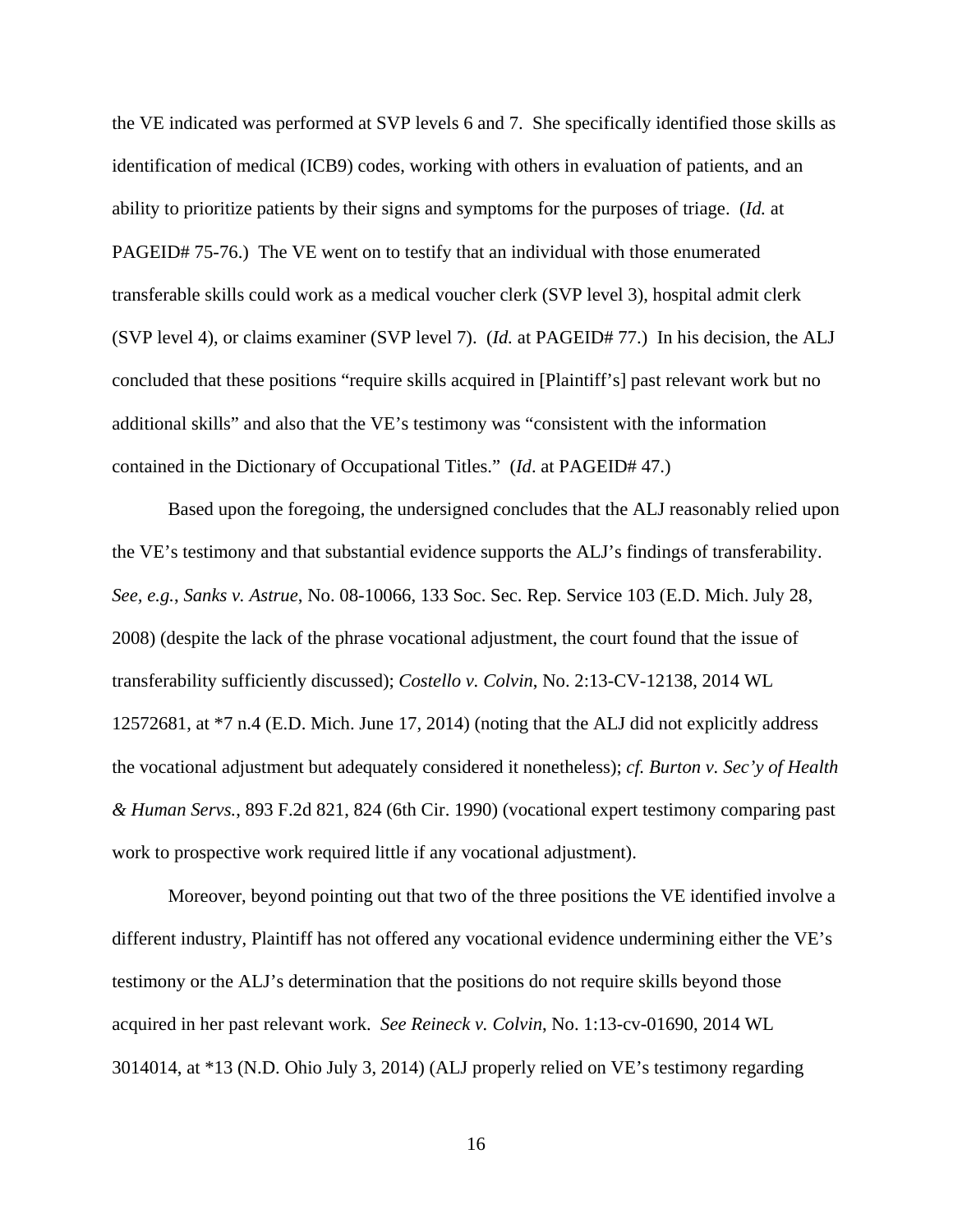transferability where the claimant failed to offer specific evidence in support of her assertion that it was questionable whether the jobs the VE identified required very little vocational adjustment).

Further, even if the Court excluded the medical voucher clerk and the claims examiner positions, the hospital admit clerk position remains. The VE testified that this position has 100,000 jobs nationwide, which courts have found to constitute a significant number of jobs. *See, e.g.*, *Kappesser v. Comm'r of Soc. Sec. By & Through U.S.*, 69 F.3d 537, 1995 WL 631430, \*4 (6th Cir. 1995) (422 jobs locally, 1,149 state-wide and 101,212 nationally constituted a significant number of jobs); *Nash v. Sec'y of Health & Human Servs*., 59 F.3d 171, 1995 WL 363381, at \*3 (6th Cir. 1995) (unpublished table decision) (holding that 70,000 sedentary jobs in the national economy was a significant number); *Taylor v. Chater*, 67 F.3d 300, 1995 WL 592031, at \*1 (6th Cir. 1995) (640 jobs locally constituted a significant number of jobs); *Bishop v. Shalala*, 64 F.3d 662, 1995 WL 490126, at \*2–3 (6th Cir. 1995) (6,100 jobs existing in national economy constituted a significant number of jobs); *Rosic v. Comm'r of Soc. Sec.*, No. 1:09CV1380, 2010 WL 3292964, at \*11 (N.D. Ohio Aug. 19, 2010) (800 jobs locally and 120,000 jobs nationally represented significant number of jobs). In short, although the undersigned finds no error, any such error would be harmless.

 For the foregoing reasons, the undersigned finds that the ALJ's finding of transferable skills is supported by substantial evidence. It is therefore **RECOMMENDED** that Plaintiff's second contention of error be **OVERRULED**.

#### **IV.**

 In sum, from a review of the record as a whole, the undersigned concludes that substantial evidence supports the ALJ's decision denying benefits. Accordingly, it is **RECOMMENDED** that the Court **OVERRULE** Plaintiff's Statement of Errors and **AFFIRM**